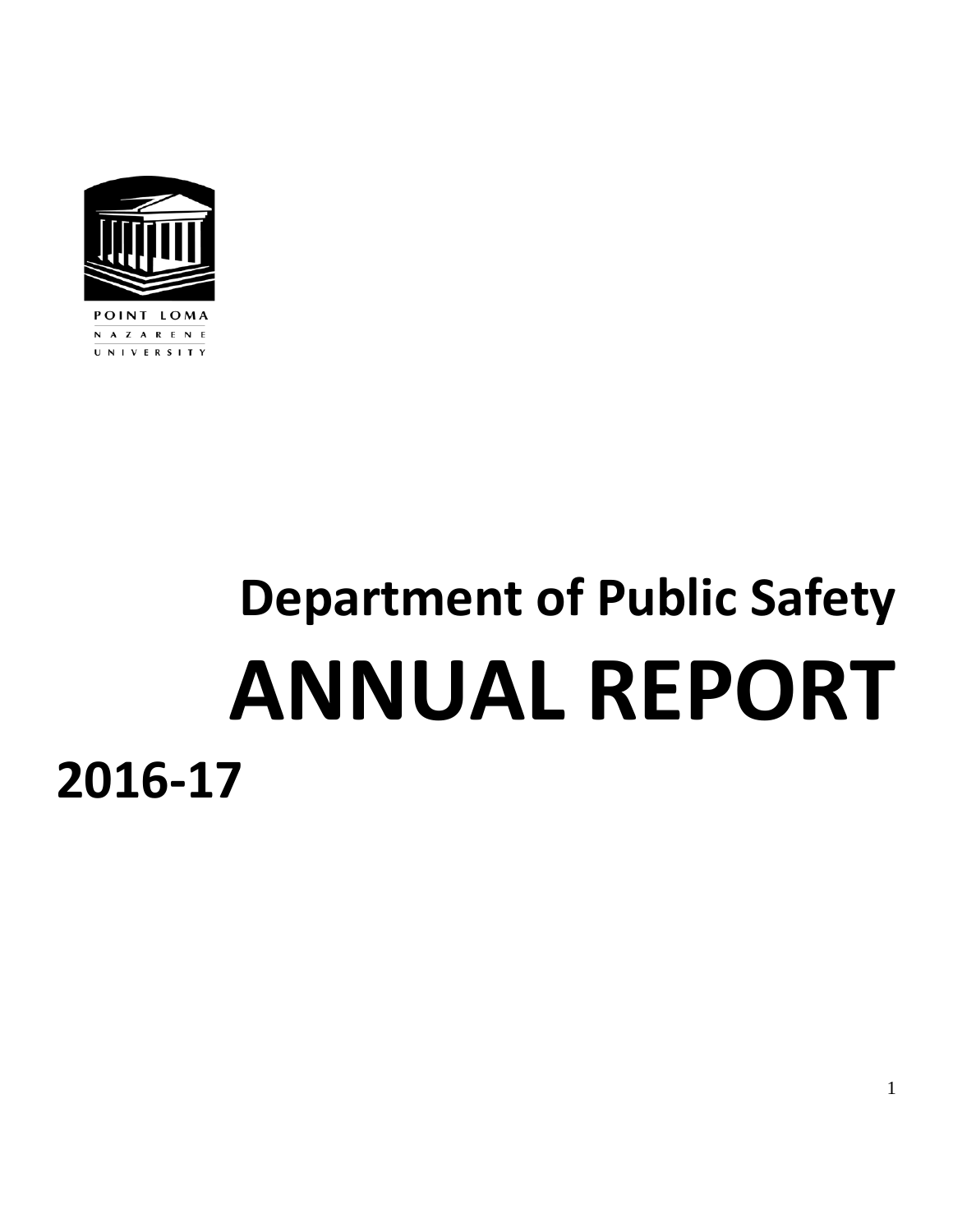# **Department of Public Safety**

### **Mission Statement**

To create an environment of safety where students, faculty, and staff are free to learn, teach and work without undue personal safety concerns. To protect the university's assets through service and technology.

## **Program Overview**

The PLNU Department of Public Safety (DPS) is a private, in-house security organization dedicated to the safety and wellbeing of the campus community. Enforcement authority is granted by the PLNU Board of Trustees. All staff officers must complete the training required by the California Bureau of Security and Investigative Services and possess guard licensing as issued through the State of California. DPS exists to serve our students, faculty and staff and is operational on a 7/24 basis. It employs both full-time staff and part-time student employees in fulfillment of its mission. DPS controls campus vehicle access, secures buildings and facilities; responds to medical emergencies and acts as a liaison with EMS personnel; takes reports and conducts investigations of minor criminal offenses, vehicle accidents, and violations of university conduct policies; acts as a liaison with law enforcement agencies following major criminal offenses; engages in crime deterrence through active campus patrols and monitoring of the campus video surveillance system; issues university ID cards and manages campus electronic access control systems; offers education on crime prevention and personal safety; ensures compliance with federal, state, and local laws regarding campus safety and security; develops and maintains the campus Emergency Operations Plan and oversees the university's emergency alert system; registers vehicles and bicycles; enforces the University Vehicle Code; provides security, traffic and parking services for major campus events; and offers community services like vehicle jump starts, vehicle unlocks, and late night escorts. PLNU maintains an institutional membership in the International Association of Campus Law Enforcement Administrators (IACLEA) and routinely utilizes its website for assistance with the implementation of policies and procedures consistent with current federal and state statutes. DPS also maintains good working relationships with the other local, state, and federal law enforcement agencies, including those at other local colleges and universities.

In providing the above essential services, DPS ensures both the smooth daily operation of the university and that its students and employees are not overly burdened by undue safety concerns, thereby allowing the institution as a whole to devote its resources more fully toward its core educational commitments. Additionally, interactions with DPS are often opportunities for students to learn the importance of taking responsibility for their own safety and to better understand the role safety plays within a holistic learning environment. And since safety is a basic prerequisite for any positive learning environment, students who invest in campus safety are in fact investing in the academic outcomes it makes possible. To some extent, every aspect of our program provides these opportunities for education and collaboration. And where DPS's student employees are concerned, those opportunities are even more numerous.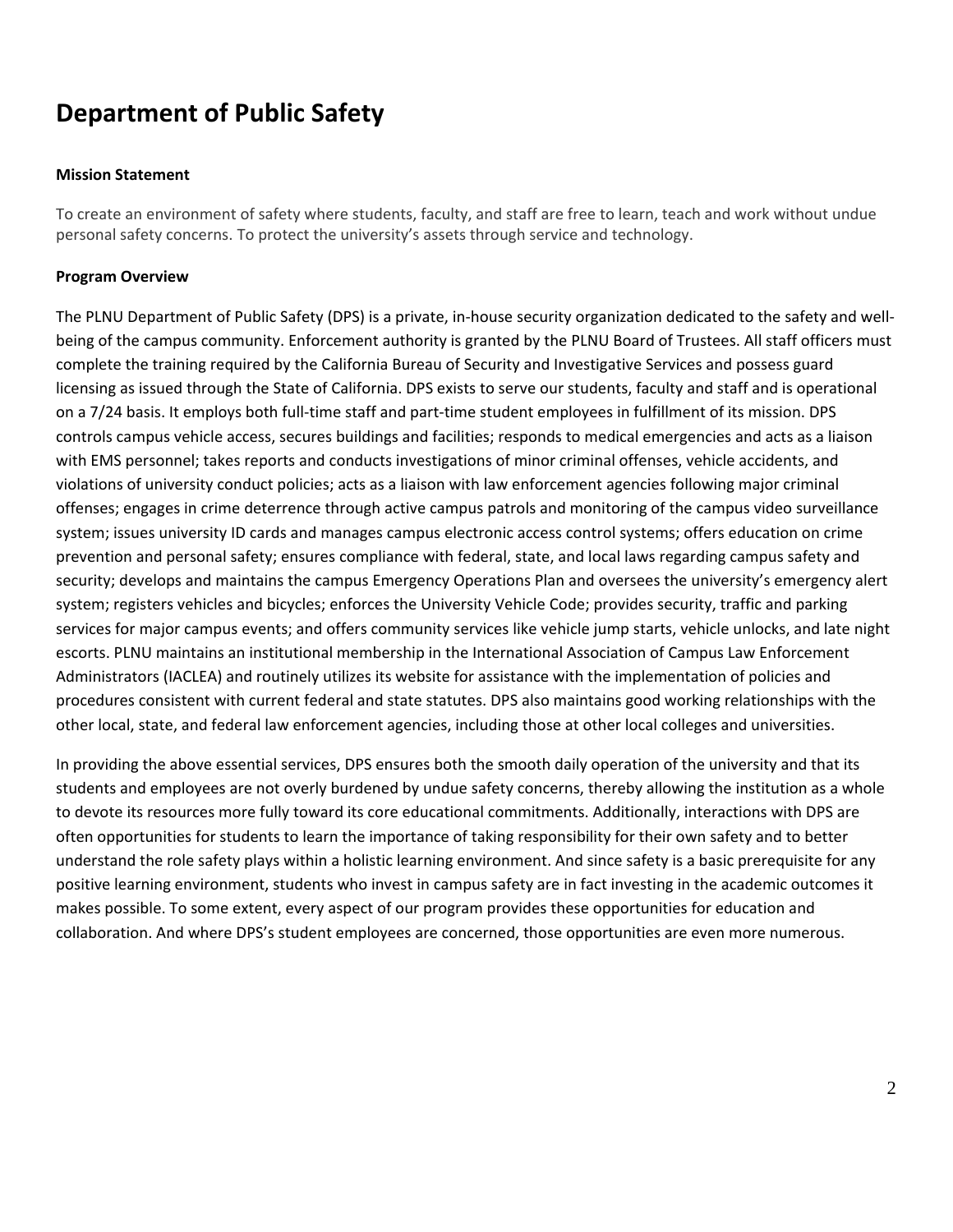#### **Intended Learning Outcomes**

| Program                                                | Cognitive<br>Complexity | Knowledge<br>Acquisition,<br>Integration &<br><b>Application</b> | Humanitarianism<br>$\pmb{\&}$<br><b>Civic</b><br><b>Engagement</b> | <b>Interpersonal</b><br>$\boldsymbol{\&}$<br>Intrapersonal<br><b>Competence</b> | <b>Practical</b><br>Competence |
|--------------------------------------------------------|-------------------------|------------------------------------------------------------------|--------------------------------------------------------------------|---------------------------------------------------------------------------------|--------------------------------|
| Vehicle<br>Registration<br>and Parking<br>Enforcement  |                         |                                                                  | $\boldsymbol{\mathrm{X}}$                                          | $\mathbf{X}$                                                                    |                                |
| Student<br>Conduct and<br>Crime<br>Response            |                         |                                                                  | $\boldsymbol{\mathrm{X}}$                                          | $\mathbf{X}$                                                                    |                                |
| Crime<br>Prevention and<br>Education                   |                         |                                                                  |                                                                    | $\mathbf{X}$                                                                    | $\boldsymbol{\mathrm{X}}$      |
| Emergency<br>Response                                  |                         |                                                                  | $\boldsymbol{\mathrm{X}}$                                          |                                                                                 | $\boldsymbol{\mathrm{X}}$      |
| Training and<br>Supervision of<br>Student<br>Employees | $\mathbf x$             | $\mathbf x$                                                      | $\mathbf X$                                                        | $\mathbf{X}$                                                                    | $\boldsymbol{\mathrm{X}}$      |

#### **Evidence of Learning**

#### **Cognitive Complexity**

Student employees are trained to engage others in constructive ways in every aspect of their job. That commitment to constructive engagement is foundational for the individual problem-solving and collaboration with co-workers that their jobs subsequently require. Learning how to "think on their feet" and "size up" a situation is critical.

#### **Knowledge Acquisition, Integration, and Application**

Student employees are trained to seek new information to solve problems. Whether taking an emergency phone call, investigating a theft, and writing a report about a medical emergency, learning to ask good questions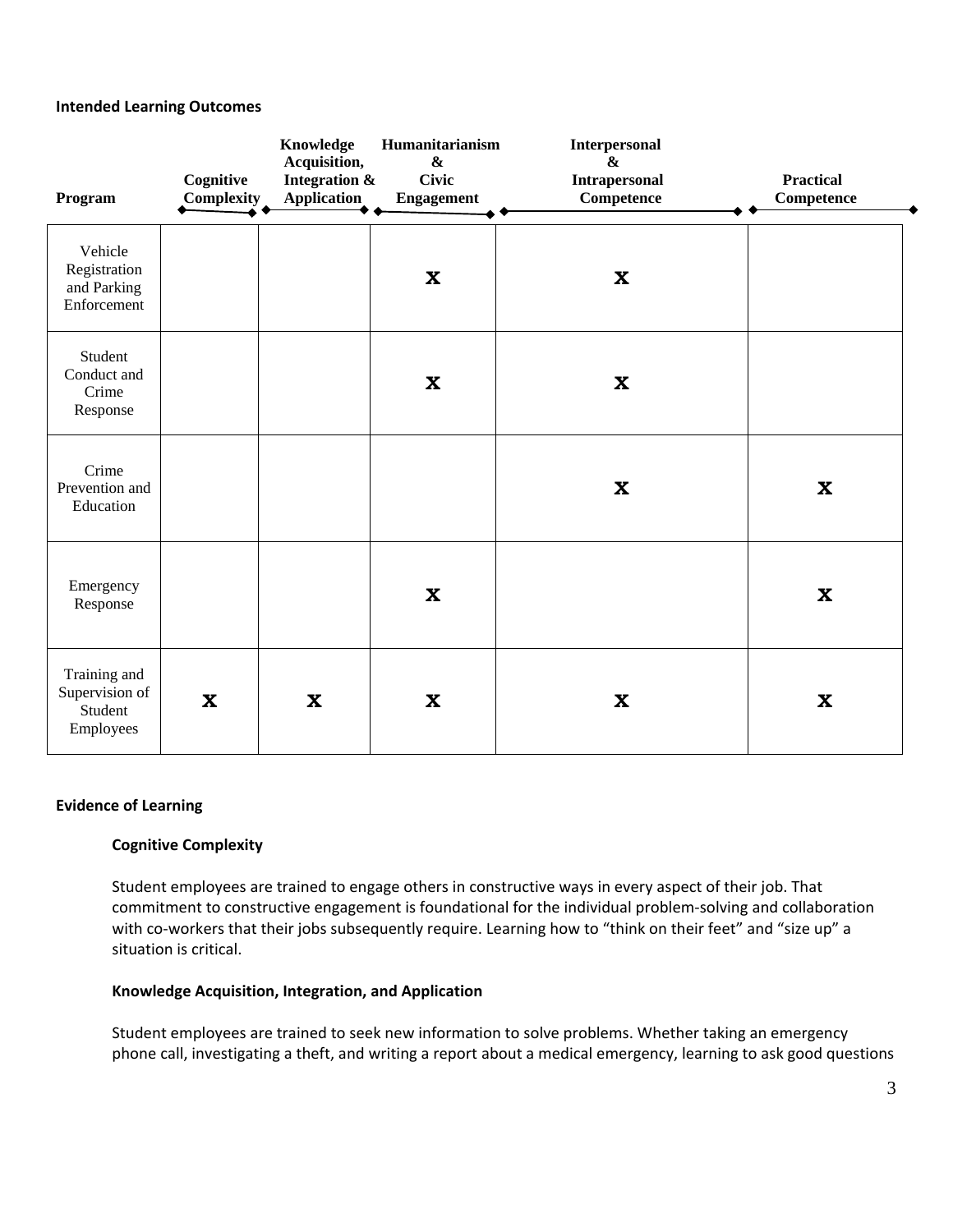is an essential aspect of their job which they are taught from the start. DPS often must respond to campus needs with less than all the available information and many of them require follow-up by other university officials or departments. Students are taught to recall information, consult outside sources such as other staff, written procedures and/or electronic files. Moreover, this knowledge is cumulative. They are taught to apply and incorporate lessons learned in previous incidents to current problems.

### **Humanitarianism & Civic Engagement**

DPS consistently teaches students to participate in relevant governance systems. That most often entails compliance with university regulations related to vehicle registration and parking. When students do not comply initially, they are provided opportunities to appeal citations and to represent themselves in administrative processes somewhat reflective of due process in the wider world.

Similar comprehension of applicable rules and regulations is required of residential students participating in investigations of violations of the Student Code of Conduct or of minor criminal offenses. Students are given the opportunity to interact with university officials, to be forthright or to withhold information, and to exercise their rights and responsibilities as they work "within the system" to effect positive outcomes for themselves or others.

Students are frequently involved in emergency medical situations which require many of them—perhaps for the first time—to place a 9-1-1 call or interact with emergency first responders. Learning to interact with public safety officials, to gather and share pertinent information and to take advantage of available resources are skills learned through these interactions, most of which are facilitated by DPS.

In reporting a medical emergency, conduct violation, criminal incident, or safety hazard, students learn what systems and structures are in place on campus to ensure the continuity of campus operations and the safety of its students and employees. They are then better able to differentiate between service departments (e.g., Public Safety and Facilities) and thereby direct complaints and inquiries to the appropriate office for resolution. Student employees who receive emergency calls, complaints, or requests for service are likewise, for all the same reasons, taught to operate within and interact with available governance systems.

# **Interpersonal and Intrapersonal Competence**

DPS is frequently called to respond to "conflict" situations in which students, either as involved parties or as responding student employees, must learn to manage that conflict constructively. Enforcement of parking regulations, codes of conduct, or other university policies often carries with it the potential for conflict and for the establishment of adversarial roles between the student and the university. Students are instead encouraged to foster a spirit of cooperation and collaboration by learning how to communicate well, to listen effectively, and to compromise to achieve the optimal outcome.

Students are given opportunities to develop self-efficacy through participation in Alcohol Awareness Day, review of safety information made available online or in an email, and participation in campus safety drills. Students are taught not to be overly reliant on DPS or careless in their approach to personal safety but rather to take the initiative to safeguard themselves, their classmates, and their belongings at all times. Being able to assert oneself to fend off an attacker, to refuse to get in a vehicle with a driver who has been drinking, or to say "no" when being pressured into participating in hazing, sexual intercourse, or abusing controlled substances is a mark of self-efficacy in a way that allows the students to assert themselves as whole persons in control of their choices.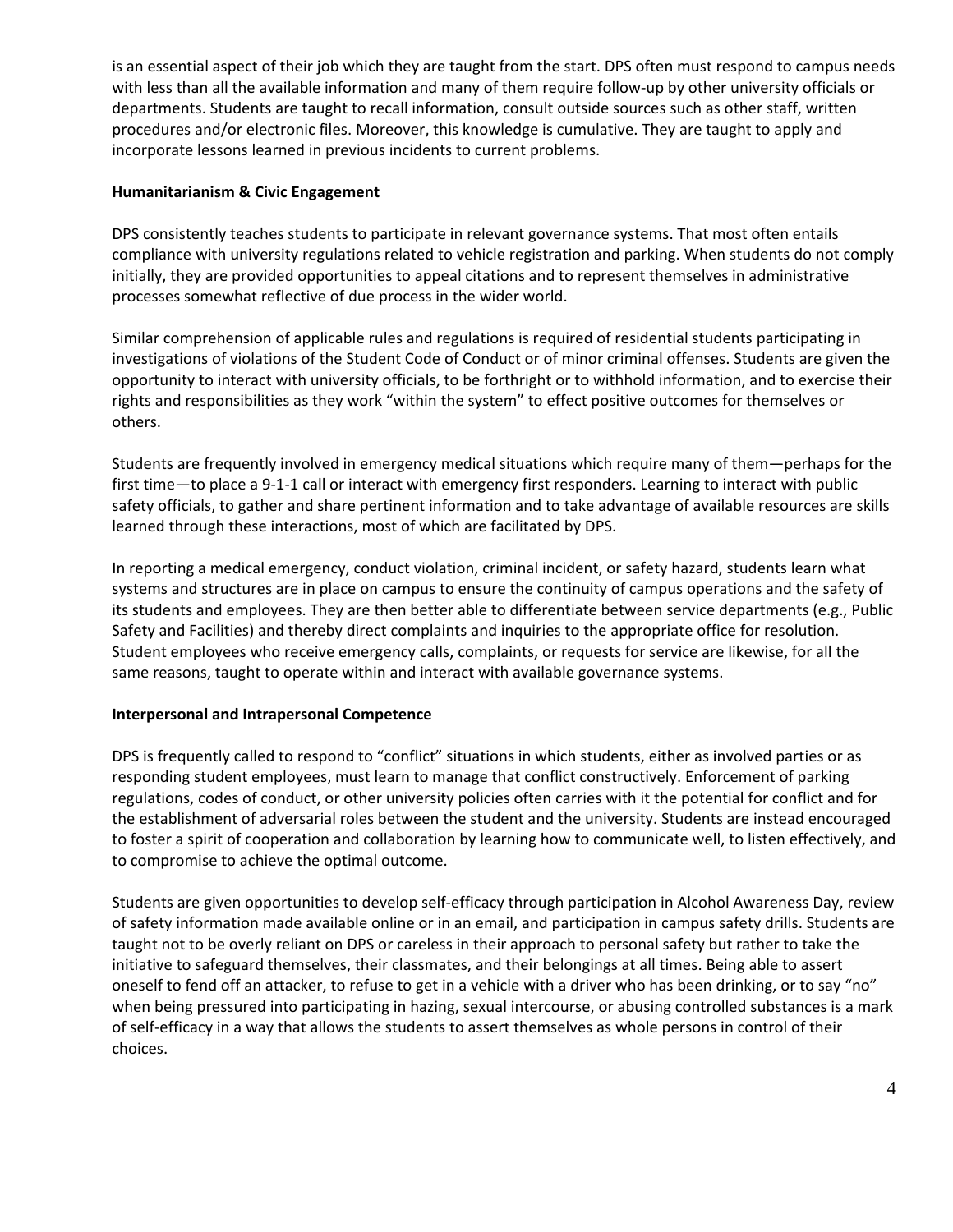Of course, learning to balance self-interest with a sense of social responsibility is equally important. For example, students who receive parking citations and who seek out explanation from DPS are not educated solely on the letter of the law—the parking rules and regulations—but also on its spirit: maintaining order is a social necessity, especially for a large organization like PLNU that is responsible for the needs and well-being of its many members. DPS encourages students to adopt a similar sense of mutual responsibility for one another in the reporting of suspicious behavior, campus crimes, vehicle accidents, and safety hazards.

### **2016-2017 Area Assessment**

DPS made a more concerted effort to notify students through emails and flyers about registration requirements than in the previous year. However, there was a net reduction in the number of bicycles registered. This can likely be attributed to the fact that registration was first made mandatory in 2015-16, leading to a large one-year jump in the number of registrations across all classes. Since bicycles do not need to be registered annually, registrants who were returning students in 2016-17 were likely carried over.

## **Use of Evidence of Learning**

As evidence of an overall improvement in compliance with bicycle regulations, the number of impounded bikes in 2016- 17 decreased by fifteen percent compared to the prior year and the number of *unregistered* bicycles impounded decreased by twenty-five percent. Forecasting for 2017-18, DPS expects to see a continued downward trend in this figure; anything else would be cause for re-examining the efficacy of the bicycle registration enforcement program.

## **Areas of Study, Professional Development, and/or Comparator Research**

This past year senior members of the DPS staff participated in a number of training and developmental programs. The DPS supervisor was certified, alongside other Student Development Professionals, as a Sexual Assault Investigator by the Association of Title IX Administrators (ATIXA). The DPS Supervisor was also trained to use Tactical Surveillance Countermeasures (TSCM) to detect and counter electronic eavesdropping directed at Cabinet-level administrators and their offices.

As part of a campus safety and security conference, the DPS supervisor engaged with security and law enforcement officials from other higher-education institutions, including other private schools in the same region of the United States, and was able to identify operational areas in which PLNU can improve, including access control, active shooter response, video surveillance, emergency messaging, community policing, and alcohol awareness education.

The DPS Assistant Director continued to regularly build relationships with members of local law enforcement agencies and, as a result, became party to several intelligence-sharing networks.

# **Areas of Distinction**

Building on the prior year's achievements, Public Safety did the following in 2016-17:

- Worked with Residential Life, Campus Facilities, and ITS to expand electronic access control to all remaining residence halls and to finalize plans for expansion of that system to Liberty Station Conference Center and Mission Valley Regional Center.
- Added public address speakers to the campus blue light emergency phones in order to improve upon the emergency alert system's audible, outdoor alert capabilities.